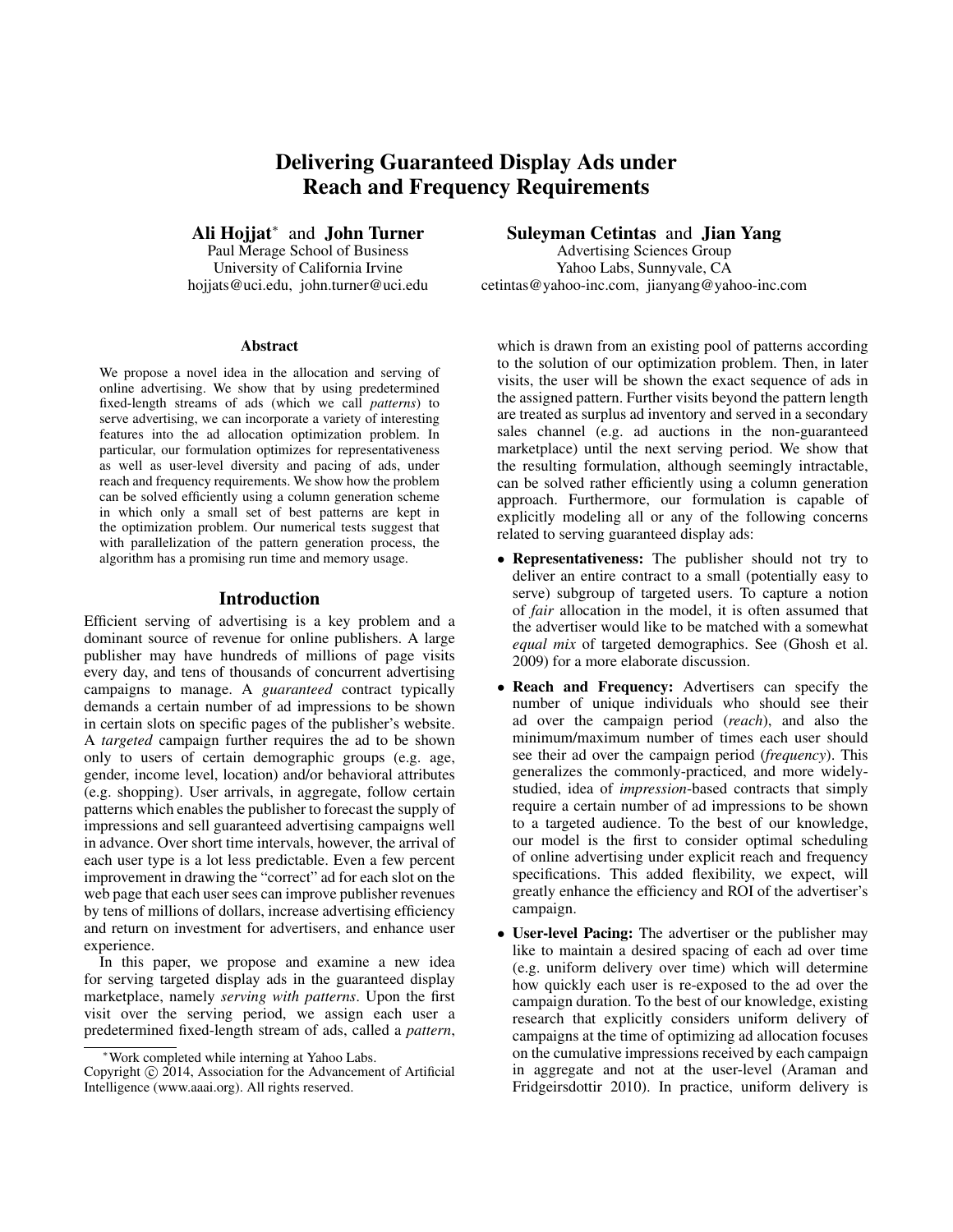considered as an implied requirement and treated with run-time *frequency capping*<sup>1</sup> heuristics. Our model is capable of explicitly measuring the spacing of ads over time at the optimization stage and generating patterns with the desired pacing at the user level.

• User-level Diversification: The publisher would like each user to see a variety of (relevant) ads from different advertisers. So, unless requested by an advertiser, the publisher prefers to avoid showing the same ad too many times to the same user. Again, the diversity of ads within a pattern can be explicitly modeled when patterns are being generated. Moreover, we have the ability to restrict the number of competing campaigns in a pattern (e.g. require that a pattern cannot contain both Coke and Pepsi ads). This is a common practice in arranging TV commercials within each break (Bollapragada, Bussieck, and Mallik 2004).

We begin with a brief overview of the underlying mathematical problem and relevant notation. We then describe how patterns can be used to serve ads, provide details of our column generation algorithm, and show our numerical results.

#### Problem Statement

The structure of a typical ad allocation problem can be represented with a bipartite graph, as shown in Figure 1. Each partition of user impressions (e.g. based on website, position of ad on the webpage, user demographics and behavioral attributes) is modeled as a *supply node*, indexed by  $i \in \{1, \ldots, M\}$  on the left, and each ad campaign (advertising contract) is modeled as a *demand node*, indexed by  $j \in \{1, \ldots, N\}$  on the right. The *arcs* show the targeting criteria of the campaigns, i.e., which impressions are eligible to be served with ads from which campaigns. We use  $\Gamma(j)$ to denote the set of all impressions  $i$  eligible for contract j, and  $\Gamma(i)$  to denote the set of all eligible contracts j that can be delivered to an impression of type  $i$ . Each supply node *i* represents  $s_i$  impressions, or  $\hat{s}_i$  unique users, over the planning horizon (Note that  $\hat{s}_i \leq s_i$  since each user may arrive multiple times). Similarly, each campaign may demand a total of  $d_j$  impressions across all eligible supply, or a reach of  $r_j$  unique users, with each user being required to see the ad at least  $q_j^{\text{min}}$  and at most  $q_j^{\text{max}}$  times to be counted as reached. The problem is then to find the optimal fraction of impressions  $i$  that should be allocated to each contract j, denoted  $x_{ij}$ , so as to minimize under-delivery, maximize representativeness, and achieve the desired userlevel pacing and diversity of ads.

Modeling the ad allocation problem as a bipartite graph is not new. Langheinrich et al. (1999) is among the first and they use a linear objective to maximize the total clickthrough rate. More recently, Turner (2012) uses a quadratic objective to spread impressions across viewer types and thus



Figure 1: Example Bipartite Graph

minimize the variance of the number of impressions served. Bharadwaj et al. (2012) consider the following impressionbased formulation that minimizes a weighted average of non-representativeness (as an L2-norm penalty) as well as under-delivery:

Minimize: 
$$
\frac{1}{2} \sum_{j,i \in \Gamma(j)} \frac{s_i V_j}{\theta_j} (x_{ij} - \theta_j)^2 + \sum_j p_j u_j \qquad (1a)
$$

$$
\text{s.t.} \sum_{i \in \Gamma(j)} s_i x_{ij} + u_j \ge d_j \quad \forall j \tag{1b}
$$

$$
\sum_{j \in \Gamma(i)} x_{ij} \le 1 \quad \forall i \tag{1c}
$$

$$
x_{ij}, \ u_j \ge 0 \quad \forall i, j \tag{1d}
$$

Demand constraint (1b) requires the total number of impressions allocated to each contract  $j$  to exceed its demand  $d_j$ , or otherwise we have an under-delivery of  $u_j$ impressions. Supply constraint (1c) implies that we cannot allocate more than  $100\%$  of supply from each node i. Each contract has an under-delivery penalty  $p_j$  per impression, and a relative importance weight  $V_j$ . Parameter  $\theta_j$  =  $d_j/(\sum_{i \in \Gamma(j)} s_i)$  denotes the ratio between the contract's demand and its total eligible supply. By definition, in a perfectly representative allocation, each contract should grab exactly a  $\theta_j$ -proportion of each eligible supply pool, and therefore the deviation from  $\theta_j$  is (quadratically) penalized in (1a). Using duality theory, (Bharadwaj et al. 2012) develop an efficient iterative algorithm, referred to as SHALE, for solving a problem with the above structure. Similar formulations of the problem and further discussion can be found in (Nakamura and Abe 2005; Yang et al. 2010).

In the following section we demonstrate how the above formulation can be modified to incorporate a variety of interesting features, when we serve ads using *patterns*. Note our main idea (of using patterns) can be incorporated into any math program with similar steps described below.

# Serving ads using Patterns

We define a *serving pattern* as a finite permutation of ads. A particular campaign may show up multiple times at different points in the serving pattern, and the pattern should not necessarily contain all campaigns. A few examples of patterns composed of three campaigns {A,B,C} are shown in Figure 2. The first pattern has 6 slots, and an equal number of each ad are spread uniformly throughout the pattern.

<sup>&</sup>lt;sup>1</sup>Frequency capping simply restricts number of views of each ad per visitor within a specific period of time (e.g. 1hr, or 24hrs) so the user is not overexposed to an ad. Browser cookies are typically used to keep track of impression counts. Many online publishers allow campaign managers to control the frequency cap.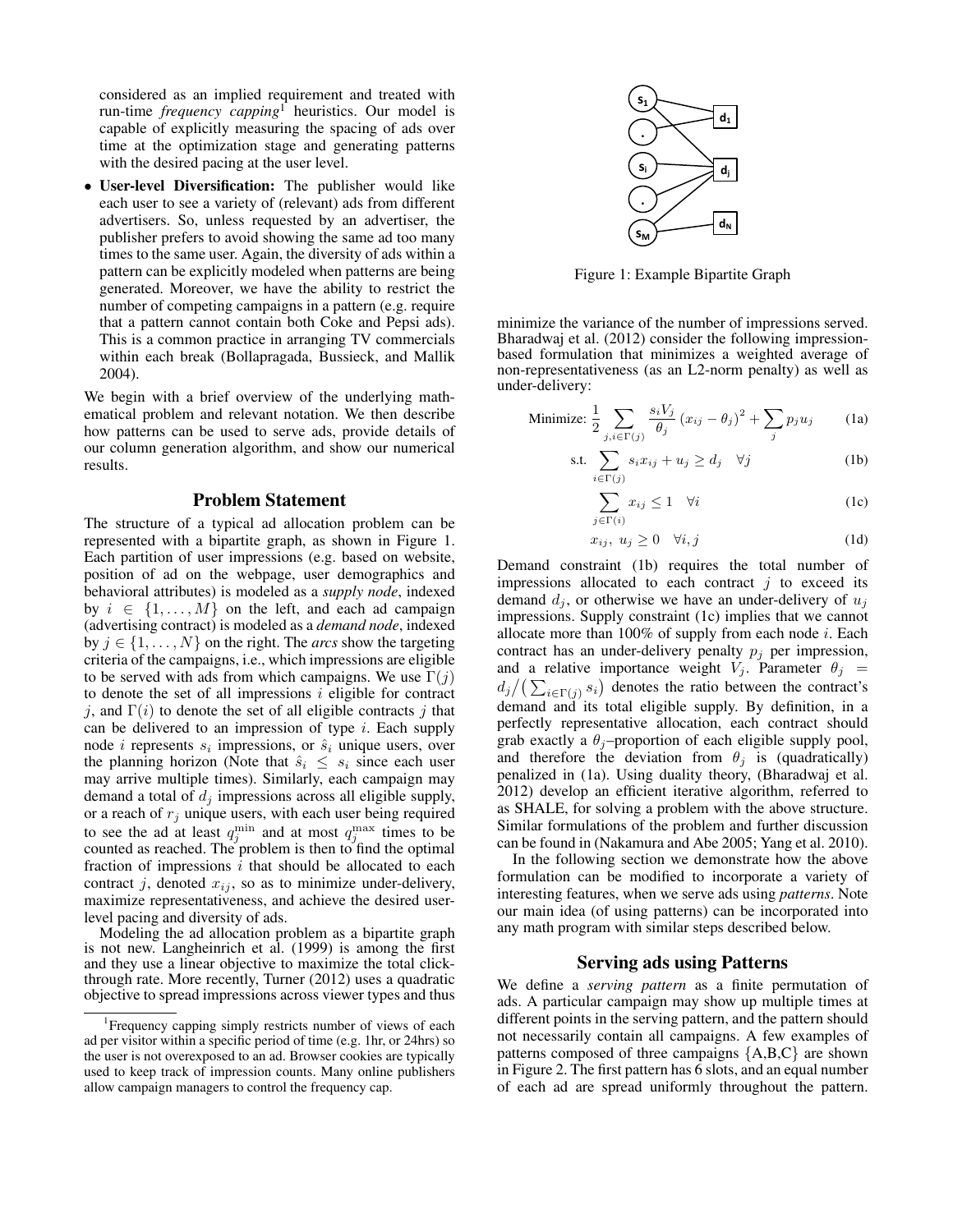| $\mathsf{A}$   |               |  | B C A B C |                         |  |
|----------------|---------------|--|-----------|-------------------------|--|
| $\mathbf{A}$   | C B C A C B C |  |           |                         |  |
| $\blacksquare$ |               |  |           | $B$ $B$ $A$ $C$ $C$ $C$ |  |

Figure 2: Example of patterns with 3 campaigns {A,B,C}

The next patterns have a length of 8, with campaign C appearing twice as often as campaigns A or B. The second pattern illustrates uniform pacing (assuming arrivals are also uniform over time), whereas the third pattern delivers campaigns B and C repeatedly to strengthen user recall.

Upon the first arrival in the serving period, each individual user is assigned a particular serving pattern, and upon his/her  $k^{th}$  arrival will be shown the ad in the  $k^{th}$  slot of the assigned pattern. The goal is then to find a handful of wellpaced patterns and a representative user assignment such that reach and frequency requirements are met.

Let  $\mathcal N$  denote the entire set of possible patterns of different lengths and structure. For each pattern  $n \in \mathcal{N}$ , we know the exact number of times each contract  $j$  appears in the pattern (i.e. its frequency), denoted  $a_{in}$ , and we can easily tell if  $a_{jn}$  is within the desired frequency range  $(q_j^{\text{min}}, q_j^{\text{max}})$ , which we denote using the binary indicator  $b_{jn}$ . The quality of the pacing and diversity of ads within a pattern is captured by the cost parameter  $\pi_n$  whose precise definition will become clear when we describe our pattern generation problem. Let  $v_{in}$  denote the number of times  $\sum_{n} a_{jn} v_{in}$  gives the total impressions of j shown to supply pattern  $n$  is assigned to users from supply node  $i$ . Therefore, pool i, and  $\sum_{n} b_{jn} v_{in}$  is the number of unique users in  $i$  who have seen  $j$  within the desired frequency range. Realizing that  $x_{ij} = \frac{1}{s_i} \sum_n a_{jn} v_{in}$ , we can formulate our ad allocation problem in similar form to (1) as:

Minimize: 
$$
\frac{1}{2} \sum_{j,i \in \Gamma(j)} \frac{s_i V_j}{\theta_j} \left( \frac{\sum_n a_{jn} v_{in}}{s_i} - \theta_j \right)^2 + \sum p_j u_j + \sum \pi_n v_{in}
$$
 (2a)

$$
\text{s.t.} \qquad \sum_{n,i \in \Gamma(j)}^{j} b_{jn} v_{in} + u_j \ge r_j \quad \forall j \tag{2b}
$$

$$
\sum_{n} v_{in} \le \hat{s}_i \quad \forall i \tag{2c}
$$

$$
v_{in}, \ u_j \ge 0 \quad \forall i, j, n \tag{2d}
$$

Notice that we use the cost parameter  $\pi_n$  to explicitly penalize non-smooth and/or non-diverse delivery at the user level in the objective function. The demand constraint (1b), or equivalently  $\sum_{n,i \in \Gamma(j)} a_{jn} v_{in} + u_j \ge d_j$ , is replaced with the reach and frequency constraint (2b) which requires the contract to be served with at least  $r_j$  unique users seeing the ad within the correct frequency range. The shortfall  $u_i$ is penalized in the objective. Note that under-delivery  $u_i$ is now measured in terms of reach (and not impressions). The supply constraint (2c) ensures that the total number of patterns assigned to pool  $i$  cannot exceed the number of unique users in  $i$  (since each user is assigned a single pattern). Here, representativeness is still measured in terms of impressions, but one could easily express it in terms of reach as  $\sum_{j,i \in \Gamma(j)} \frac{\hat{s}_i V_j}{\hat{\theta}_i}$  $\frac{iV_j}{\hat{\theta}_j}\Big(\frac{\sum_n b_{jn}v_{in}}{\hat{s}_i}$  $(\hat{\theta}_{j}^{b_{jn}v_{in}} - \hat{\theta}_{j})^{2}$ , where  $\hat{\theta}_{j} =$  $r_j/(\sum_{i \in \Gamma(j)} \hat{s}_i)$  is the ratio between the desired reach of contract  $j$  and the available number of unique users across all targeted users.

A key assumption in the above model is that each user, over the serving period, will generate at least as many impressions as there are in the serving pattern assigned to him/her. Only then is it guaranteed that the user will see each ad j the  $a_{in}$  number of times (where s/he is counted as reached if  $b_{in} = 1$ ) as we planned when we solved (2). To this end, we assume that users can be further classified according to their browsing behavior. All users of the same visit type,  $w \in \mathcal{W}$ , share a common probability distribution,  $\phi_w(k)$ , that gives the probability of such a user generating exactly k impressions over the serving period. We can then say that each user of type w will make at least  $L_w(\rho)$  =  $\Phi_w^{-1}(1-\rho)$  visits with probability  $\rho$ . With a reasonably high  $\rho$ , we can use the resulting  $L_w(\rho)$  (from now on referred to in short as  $L_w$ ) as the appropriate pattern length for a user of type w. To reflect this in our model, each supply node needs to be partitioned further based on the user visit types w, and we also need to maintain a separate pool of patterns,  $\mathcal{N}_w$ , in order to ensure that each user of type w is assigned a pattern of appropriate length  $L_w$ . The updated formulation is provided in the following section when we formlize our master problem. We should also point out that further impressions that the user generates beyond  $L_w$  are assumed to be served in a secondary market (e.g. ad auctions in the non-guaranteed marketplace) and are therefore ignored in our formulation.

## Column Generation

Indeed, generating all possible patterns, storing them in memory, and solving an optimization problem that requires as input the entire possible pattern set  $N$  is unmanageable. However, this issue can be handled rather efficiently using a column generation scheme<sup>2</sup> . The idea is to start with a small pool of patterns, solve an assignment problem of type (2), and then use the optimal primal/dual solution to generate new patterns that can improve the current solution. We will then add these improving patterns to the pool and solve the assignment problem again, and repeat the procedure until no improving pattern can be found (i.e., full convergence to the optimal solution), or the improvement in the objective function seems negligible. In the following, we describe the two core steps of the column generation algorithm.

 $2$ For the theory of column generation, the reader may refer to (Desaulniers, Desrosiers, and Solomon 2005). Other applications of column generation in the allocation of online advertising can be found in (Abrams et al. 2008; Walsh et al. 2010).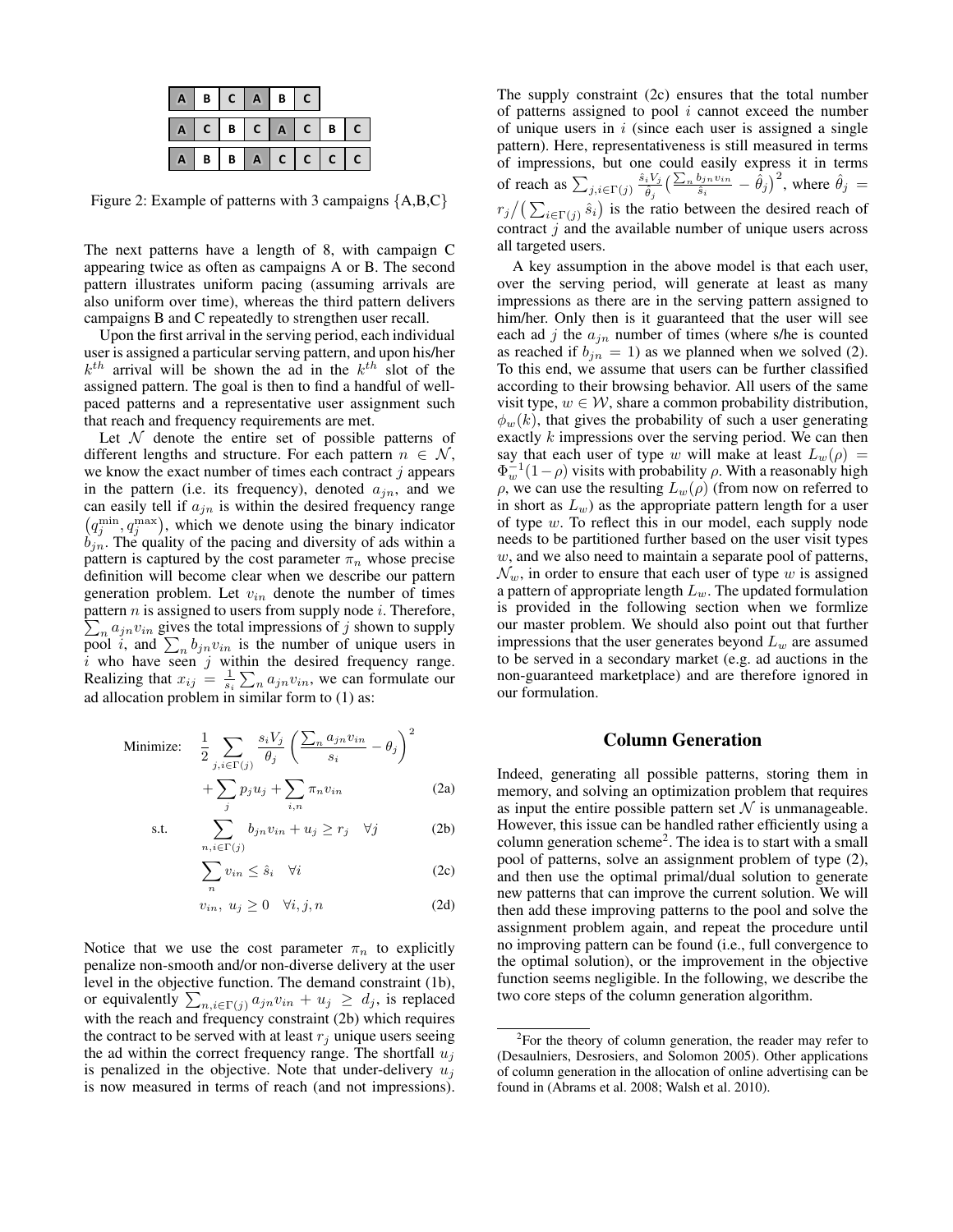#### Pattern Assignment

For any given set of pattern pools  $\{\mathcal{N}_w : w \in \mathcal{W}\}\$ , the optimal assignment of patterns to users is given by the following quadratic program, which we refer to as the *Master Problem*:

$$
\Psi := \text{Min} \quad \frac{1}{2} \sum_{\substack{j, w, \\ i \in \Gamma(j)}} \frac{s_{wi} V_j}{\theta_j} \left( \frac{1}{s_{wi}} \sum_{n \in \mathcal{N}_w} a_{jn} v_{win} - \theta_j \right)^2
$$

$$
+ \sum_j p_j u_j + \sum_{\substack{w, i, \\ n \in \mathcal{N}_w}} \pi_n v_{win} \tag{3a}
$$

s.t. 
$$
\sum_{\substack{w,i \in \Gamma(j), \\ n \in \mathcal{N}_w}} b_{jn} v_{win} + u_j \ge r_j \quad \forall j
$$
 (3b)

$$
\sum_{n \in \mathcal{N}_w} v_{win} \le \hat{s}_{wi} \quad \forall w, i \tag{3c}
$$

$$
v_{win}, \ u_j \ge 0 \quad \forall j, w, i, n \in \mathcal{N}_w \tag{3d}
$$

Here,  $s_{wi}$  and  $\hat{s}_{wi}$  are, respectively, the total number of impressions and unique users of visit type  $w$  in supply node i, and  $v_{win}$  is the number of such users that should be served with pattern  $n$  (of appropriate length  $L_w$  selected from  $\mathcal{N}_w$ ). Once the above is solved, we can use  $v_{win}^* / \hat{s}_{win}$ as the probability that pattern  $n \in \mathcal{N}_w$  should be assigned to a user of type  $(w, i)$  upon his/her first visit.

Note that by maintaining separate pattern pools based on length,  $\{\mathcal{N}_w : w \in \mathcal{W}\}\$ , we ensure that a pattern of the correct length  $L_w$  is assigned to a user of visit type  $w$ . However, the set of contracts appearing in each pattern may not be entirely eligible for all impression types  $i$ , since in general,  $\Gamma(i) \neq \Gamma(i')$  if  $i \neq i'$ . At the time of serving we should draw patterns of not only the correct length, but also containing only (some subset of) the eligible contracts  $j \in \Gamma(i)$  for the arriving impression  $(w, i)$ . This may suggest that we need to maintain a separate pattern pool for each  $(w, i)$ ; but in fact, this is unnecessary. The terms  $\sum a_{jn}v_{win}$ and  $\sum b_{jn}v_{win}$  in the objective function (3a) and demand constraint (3b) are only evaluated for neighboring  $(i, j)$ pairs. Therefore, ineligible contracts  $j \notin \Gamma(i)$  in a pattern are counted as lost impressions if the pattern is assigned to a user of type  $(w, i)$ . Therefore, with a scarce supply of unique users and guaranteed impressions, we expect the math program to naturally avoid such assignments and always find (or generate, in the following iteration) a "fully eligible" pattern to replace any "partially eligible" pattern. In the end, we expect  $v_{win}^* = 0$  if the set of contracts in pattern  $n$  are not fully eligible for  $i$ . This is important, since if we were forced to use separate pattern pools for each user type  $(w, i)$ , we would significantly (and unnecessarily) increase memory usage and the scale of the problem. To see why, note that some patterns may be relatively short (e.g., 5 or 10 slots in length) and therefore contain only a few contracts. Moreover, the sets  $\Gamma(i)$  and  $\Gamma(i')$  for  $i \neq i'$  can have significant overlap. Therefore, we would end up with many duplicate patterns composed of contracts  $j \in \Gamma(i) \cap \Gamma(i')$  if we used separate pattern pools  $\mathcal{N}_{wi}$  and  $\mathcal{N}_{wi'}$ .

Let  $\alpha_i$  and  $\beta_{wi}$  denote the (non-negative) dual multipliers of the reach and supply constraints  $(3b)$  and  $(3c)$ , respectively. The reduced cost of each variable  $v_{win}$  can be derived by constructing the full Lagrangean of the problem and taking its derivative with respect to  $v_{win}$ . We have:

$$
\mathcal{L} = \frac{1}{2} \sum_{\substack{j, w_i \\ i \in \Gamma(j)}} \frac{s_{wi} V_j}{\theta_j} \Big( \frac{1}{s_{wi}} \sum_{n \in \mathcal{N}_w} a_{jn} v_{win} - \theta_j \Big)^2 + \sum_{j} p_j u_j + \sum_{\substack{w, i, \\ n \in \mathcal{N}_w}} \pi_n v_{win} + \sum_{j} \alpha_j \Big( r_j - u_j - \sum_{\substack{w, i \in \Gamma(j), \\ n \in \mathcal{N}_w}} b_{jn} v_{win} \Big) + \sum_{w, i} \beta_{wi} \Big( \sum_{n \in \mathcal{N}_w} v_{win} - \hat{s}_{wi} \Big), \tag{4}
$$

from which we have:

$$
\frac{\partial \mathcal{L}}{\partial v_{win}} = \sum_{j \in \Gamma(i)} \frac{V_j}{\theta_j} \left( \frac{1}{s_{wi}} \sum_{n \in \mathcal{N}_w} a_{jn} v_{win} - \theta_j \right) a_{jn} + \pi_n - \sum_{j \in \Gamma(i)} \alpha_j b_{jn} + \beta_{wi}.
$$
 (5)

The stationarity condition for an optimal solution requires (5) to be zero for all basic variables (i.e., patterns that are used in the solution), and positive for all non-basic variables (suggesting that patterns which are unused would increase and worsen the objective function if they were used). However, we might be able to find (or more precisely, construct) a pattern  $k$ , not currently existing in any of the pattern pools, with  $a_{jk}$ ,  $b_{jk}$ , and  $\pi_k$  values that renders the reduced cost function (5) negative. Adding such a pattern to the pattern pool is then expected to improve the optimal solution when (3) is re-solved. We use this property to formulate our pattern-generation model.

### Pattern Generation

Let  $v_{win}^*$ ,  $\alpha_j^*$ , and  $\beta_i^*$  denote the optimal primal and dual solutions to (3) given the current set of pattern pools  $\mathcal{N}_w$ , and let  $x_{wij}^* = \frac{1}{s_{wi}} \sum_{n \in \mathcal{N}_w} a_{jn} v_{win}^*$  denote the current impression-allocation plan. For each user type  $(w, i)$ , the following model, which we refer to as the *subproblem*, will generate a pattern of minimum reduced cost:

$$
\psi_{wi} := \text{Min} \sum_{j \in \Gamma(i)} \frac{V_j}{\theta_j} \left( x_{wij}^* - \theta_j \right) \widehat{a}_j - \sum_{j \in \Gamma(i)} \alpha_j^* \widehat{b}_j + \widehat{\pi}(\cdot) \tag{6a}
$$

$$
\text{s.t.} \quad \sum_{j \in \Gamma(i)} \widehat{a}_j = L_w \tag{6b}
$$

$$
q_j^{\min}\widehat{b}_j \le \widehat{a}_j \le q_j^{\max} \quad \forall j \in \Gamma(i)
$$
 (6c)

$$
\widehat{a}_j: \text{Integer}, \ \widehat{b}_j \in \{0, 1\}, \quad \forall j \in \Gamma(i) \tag{6d}
$$

Our decision variables, and the cost metric (which depends on our decision variables) are marked with a caret  $\hat{ }$ . The integer variable  $\hat{a}_i$  counts the number of times campaign j appears in the pattern. The knapsack constraint (6b) ensures that the correct length  $L_w$  of the pattern is used and fully utilized. The constraint set (6c) ensures that  $\hat{a}_i$  is at most the maximum frequency required by the contract  $j$  (as we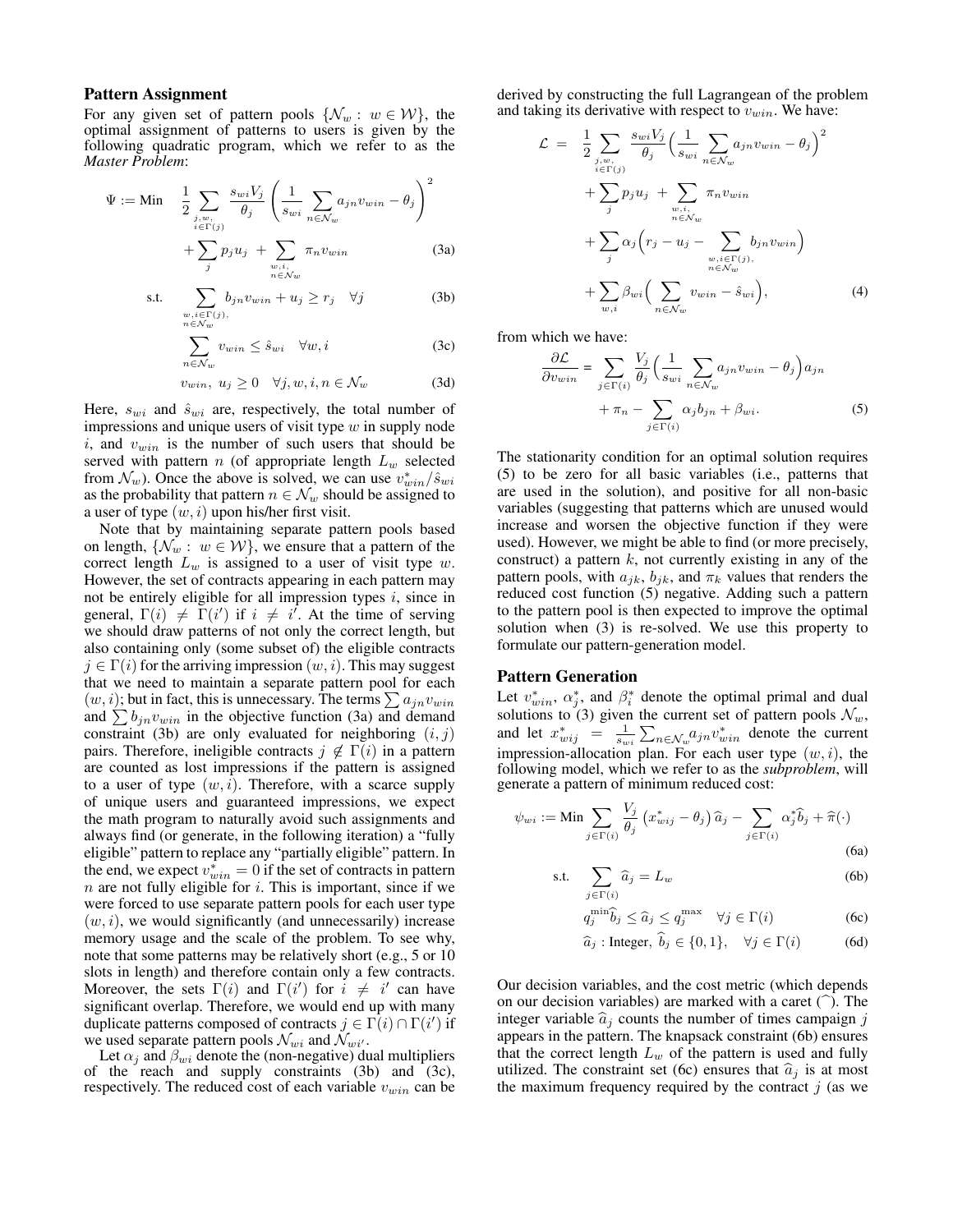would otherwise waste an ad slot in the pattern). Finally, the binary variable  $b_j$  indicates whether or not the pattern being generated meets the minimum frequency requirement for campaign j (Note that  $b_j$  has a negative coefficient in the objective function, and so  $b_j = 1$  is always desirable).

If the optimal values of all  $(w, i)$  subproblems yield  $\psi_{wi}^* + \beta_{wi}^* \geq 0$ , i.e., the reduced costs (5) are all nonnegative, then no improving pattern exists. In that case, the current solution to the master problem (3) is optimal and the current set of patterns, contained in the pattern pools  $\{\mathcal{N}_w : w \in \mathcal{W}\}\)$ , comprise the basic subset of  $\mathcal{N}\$ . If, however, we find  $\psi_{wi}^* + \beta_{wi}^* < 0$  for any  $(w, i)$ , we will add the constructed pattern to the pool  $\mathcal{N}_w$  with  $a_{jn} = \hat{a}_j$ ,  $b_{jn} = b_j$ , and  $\pi_n = \hat{\pi}(\cdot)$ . For increased memory efficiency, one may also remove all patterns that are unused in the current solution (although the removed patterns may enter the pool again in later iterations of the master problem).

It is noteworthy to point out that we do not need to solve the above subproblems for all  $(w, i)$  before returning to the master problem. Even with a single improving pattern we are guaranteed to improve upon the optimal value in (3). Therefore, one may solve the subproblems, in some clever ordering, until a certain number of new patterns are found, and then return to re-solve the master problem. Moreover, the above subproblems are independent from one another, and therefore the pattern construction step is parallelizable.

To initialize the algorithm, we can use any heuristic to generate an initial set of patterns, or we may set  $\alpha_i = 0$ ,  $\beta_{wi} = 0$ ,  $x_{ij} = 0$  (which is primal/dual feasible) and solve as many subproblems as needed to construct a desired number of patterns with negative reduced cost. In practice, ad schedules would need to be re-optimized periodically (and rather frequently) with updated supply forecasts and contract lists. As long as the problem parameters (i.e. the list of guaranteed contracts and supply forecasts) do not change drastically from one period to the next, we expect many of the patterns from the previous period to be good candidates for initializing the pattern pools.

Note that the overall structure of (6) is similar to a knapsack problem (with complicating frequency capping constraints (6c)). However, the degree of difficulty of (6) highly depends on the functional choice for the cost function  $\pi(\cdot)$ . Recall that  $\pi(\cdot)$  is a cost function that measures the (lack of) quality of a pattern in terms of pacing and/or diversity of ads. Assuming that diversity and pacing metrics are separable, we can write  $\pi(\cdot)$  as a weighted sum of diversity and pacing metrics:  $\pi(\cdot) = \lambda_d \pi_d(\cdot) + \lambda_p \pi_p(\cdot)$ . A diversity-seeking cost function may take the form:

$$
\pi_d(\cdot) = -\sum_j \widehat{I}_j,\tag{7}
$$

which simply encourages including more campaigns in the pattern. The binary variables  $\widehat{I}_j$  indicate whether campaign  $j$  appears in the pattern at all. The Big-M constraints of the form  $\hat{a}_j \leq L_w I_j$  should also be added to the subproblem to enforce  $\hat{a}_j = 0$  whenever  $\hat{I}_j = 0$ .

A uniform-pacing cost function may take the following

form (adapted from (Kubiak and Sethi 1991)):

$$
\pi_p(\cdot) = \sum_{j \in \Gamma(i)} \sum_{k=1}^{L_w} \left( \bar{z}_{jk} - \frac{k}{L_w} \hat{a}_j \right)^2, \tag{8}
$$

where  $\bar{z}_{jk}$  is the number of times campaign j appears in the first  $k$  slots of the pattern. In order to incorporate  $(8)$ into (6) we also need an additional set of binary decision variables  $z_{ik}$  that indicate whether campaign j is placed in the  $k$ 'th slot of the pattern. Furthermore, we need constraints  $\sum_j z_{jk} = 1$ , so exactly one ad is placed in each slot k of the pattern;  $\bar{z}_{jk} = \sum_{r=1}^{k} z_{jr}$  to model the cumulative relationship; and finally  $\hat{a}_j = \bar{z}_{jL_w}$ . The above<br>pacing metric simply assumes that with uniform pacing the pacing metric simply assumes that with uniform pacing, the cumulative count  $\bar{z}_{jk}$  should grow linearly with slope  $\widehat{a}_j/L_w$ throughout the pattern length.

Finally, if we have any set of competing campaigns,  $C$ , which should not be shown to the same user (e.g., Coke and Pepsi), we can add a constraint of the form  $\sum_{j \in \mathcal{C}} I_j \leq 1$ so at most one of the competing campaigns is put into the pattern.

Bollapragada, Bussieck, and Mallik (2004) examine more involved formulations for the uniform arrangement of TV advertising. They describe the problem as "placing balls of different colors into a fixed number of slots such that balls of the same color are as equally-spaced as possible". In their model, the number of balls of each color  $(\hat{a}_i)$  in our model) is considered as given. Their performance test on a variety of formulations shows that a (sub-optimal) greedy approach, based on the formulation of (Kubiak and Sethi 1991), is the only viable way of solving the problem with more than 50 slots  $(L_w)$  in a reasonable amount of time. Note that our model has a higher degree of complexity since the subproblem should also figure out the optimal *number* of balls of each color  $(\hat{a}_i)$  at the *same time* as finding the optimal uniform arrangement.

One practical approach is to postpone the arrangement of ads within the patterns until the assignment problem is fully solved. That is, we no longer evaluate the best possible arrangement of patterns in terms of pacing at the time of generating the patterns. Instead, we apply an exact or greedy algorithm, e.g. from (Bollapragada, Bussieck, and Mallik 2004), only on the surviving patterns in the optimal solution (with already-known frequencies  $a_{in}$ ) to evenly pace the ads before streaming the patterns to user visits.

## Numerical Experiments

Prior work in exposure-based guaranteed advertising is impression-based; that is, it assumes publishers do not differentiate between serving 2 impressions to 1 person, or 1 impression each to 2 people. Consequently, there are no existing benchmarks for comparing the performance of our algorithm. We tested the algorithm on randomlygenerated graphs that we constructed in such a fashion to resemble appropriately-scaled<sup>3</sup> versions of real-world

<sup>&</sup>lt;sup>3</sup>by matching the distribution of parameters (supply and demand values, density of links between nodes, and  $\theta_i$  values).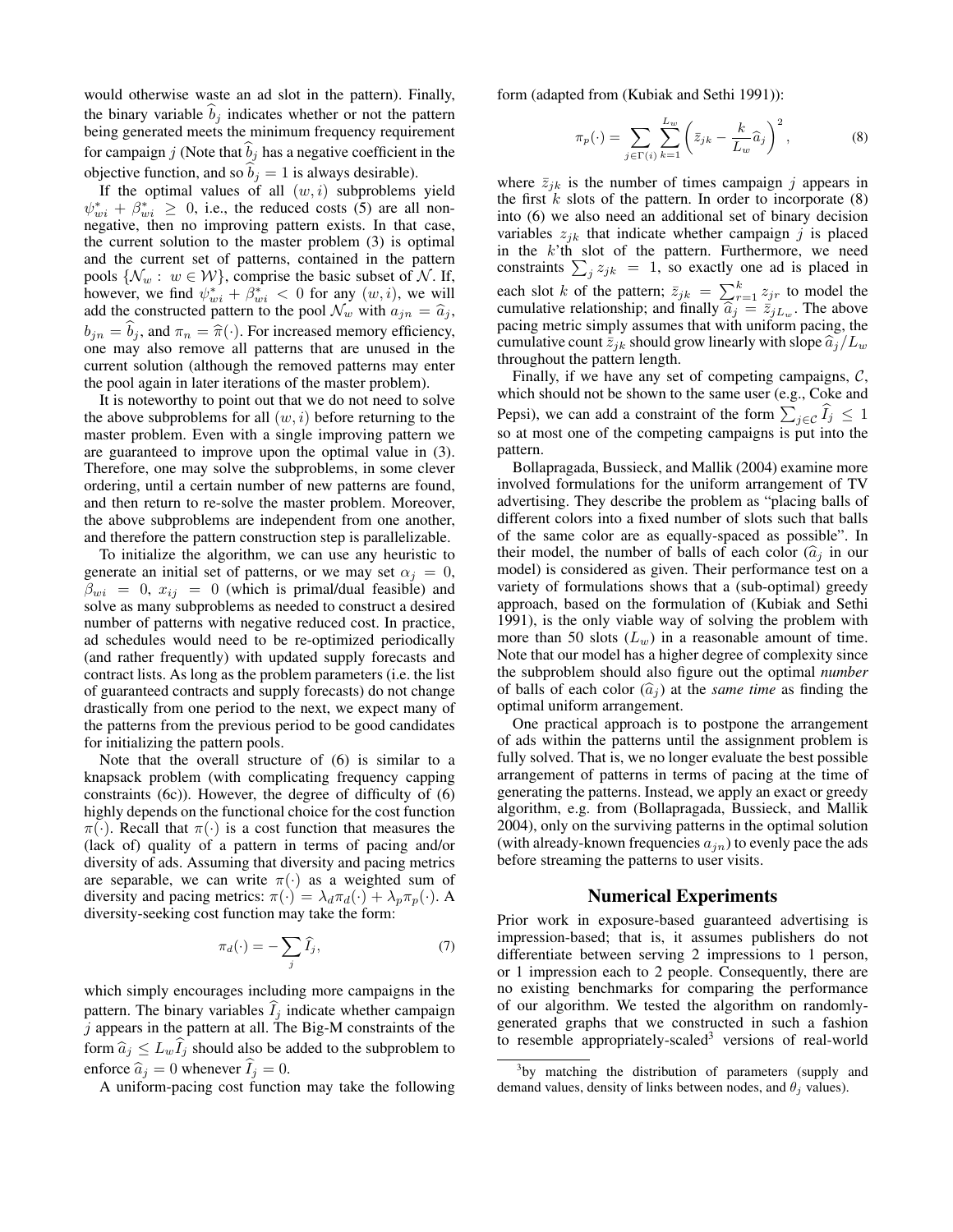

Figure 3: Performance of the Column Generation Algorithm on a Sample Graph

instances. For example, Figure 3 demonstrates the progress of the algorithm on a small graph with 40 demand nodes and 300 supply nodes. Each supply node was further partitioned into 3 subgroups with guaranteed visit lengths of {10, 20, 30} impressions. There are approximately 4600 arcs in the graph. The horizontal axis shows time (in seconds). Each vertical dashed line shows an epoch where the master problem is solved, and the thick black curve tracks the optimal value of the master problem, denoted  $\Psi^*$ , that decreases each time the master problem is re-solved. In between the epochs, we solve the subproblems until (at most) 20 improving patterns were found. The dotted curves show the cumulative number of new patterns found during each epoch, and the solid thin curve shows the total number of patterns existing in the master problem. Throughout the process, we deleted old unused patterns to keep the total number of available patterns at each point in time from growing too quickly. We solved the subproblems in an adhoc (essentially random) order. We used a diversity-seeking metric of the form (7), and did not use a pacing metric (i.e.  $\pi_p(\cdot) = 0$ ). We used the AMPL modeling language with CPLEX solver on a dual core i5 2.5GHz CPU with 8GB of RAM to carry out the experiments.

The master problem fully converged to the optimal solution after 10 iterations (6 minutes), at which point we solved all 900 subproblems to verify that no improving pattern existed. As we can see in Figure (3), the optimal value  $\Psi^*$  initially improves quickly, but the rate of improvement tapers off, becoming negligible beyond iteration 6 (2.5 minutes). Note that the subproblems are not being solved in parallel in our numerical experiment. With full parallelization, the full convergence could be attained in less than 1 minute. Moreover, there is a tradeoff between the number of iterations it takes for the master problem to converge and the maximum number of new patterns we aim for during each epoch. With no limit on the number of new patterns, the above example would converge in 4 iterations; however, 900 subproblems need to be solved in each iteration, and the total run time happens to be worse than 6 minutes.

Note that among the possible  $O(10^{19})$  patterns that can be constructed for this small instance, only 111 are used

in the final solution<sup>4</sup>. This illustrates the power of column generation to isolate only the best patterns. This further shows that keeping a separate pattern pool for each  $(w, i)$ combination is highly inefficient. If we grouped patterns by  $(w, i)$ , we would need to have at least  $300 \times 3 = 900$  patterns in the solution (one per each  $\mathcal{N}_{wi}$  to be able to access  $\hat{s}_{wi}$ ).

Finally, we would like to point out that the improvement in the optimal value of the master problem is not guaranteed to be monotonically decreasing. For instance, the improvement in  $\Psi^*$  in iterations 3 and 5 was very low, whereas a number of patterns were found during iteration 4 which drastically improved the solution. Therefore, a termination criteria based on the absolute or relative improvement in  $\Psi^*$  should be used with great caution.

## Concluding Remarks

In this paper, we proposed a novel idea for allocating and serving online advertising: using predetermined fixedlength streams of ads (which we call *patterns*). Our framework introduces a *user-level* perspective into the common *aggregate* modeling of the ad allocation problem. This enables us to incorporate a variety of features (that are typically modeled and analysed as separate problems in the literature) into a single optimization problem. In particular, our formulation can optimize for representativeness as well as user-level diversity and pacing of ads, under reach and frequency requirements. We showed that the problem can be solved efficiently using a column generation scheme in which only a (small) set of best patterns are kept in the problem. In each iteration, we solve a set of optimization problems to generate new patterns that improve the solution. Our preliminary numerical tests show that near-optimal solutions are attained rather quickly with a relatively small number of patterns. Furthermore, the run time can be drastically improved by parallelizing the pattern generation process.

<sup>&</sup>lt;sup>4</sup>If we differentiate patterns based on the exact arrangement of ads within the pattern, we can construct  $\sum_{L} 40^{L} = 1.15 \times 10^{48}$ patterns, given  $L \in \{10, 20, 30\}$ . If we differentiate only based on the number of times each campaign appears in the pattern, we can construct  $\sum_{L} \sum_{c=1}^{L} \binom{40}{c}$ c  $\bigwedge L-1$  $c-1$  $\big) \approx 3.16 \times 10^{19}$  patterns.